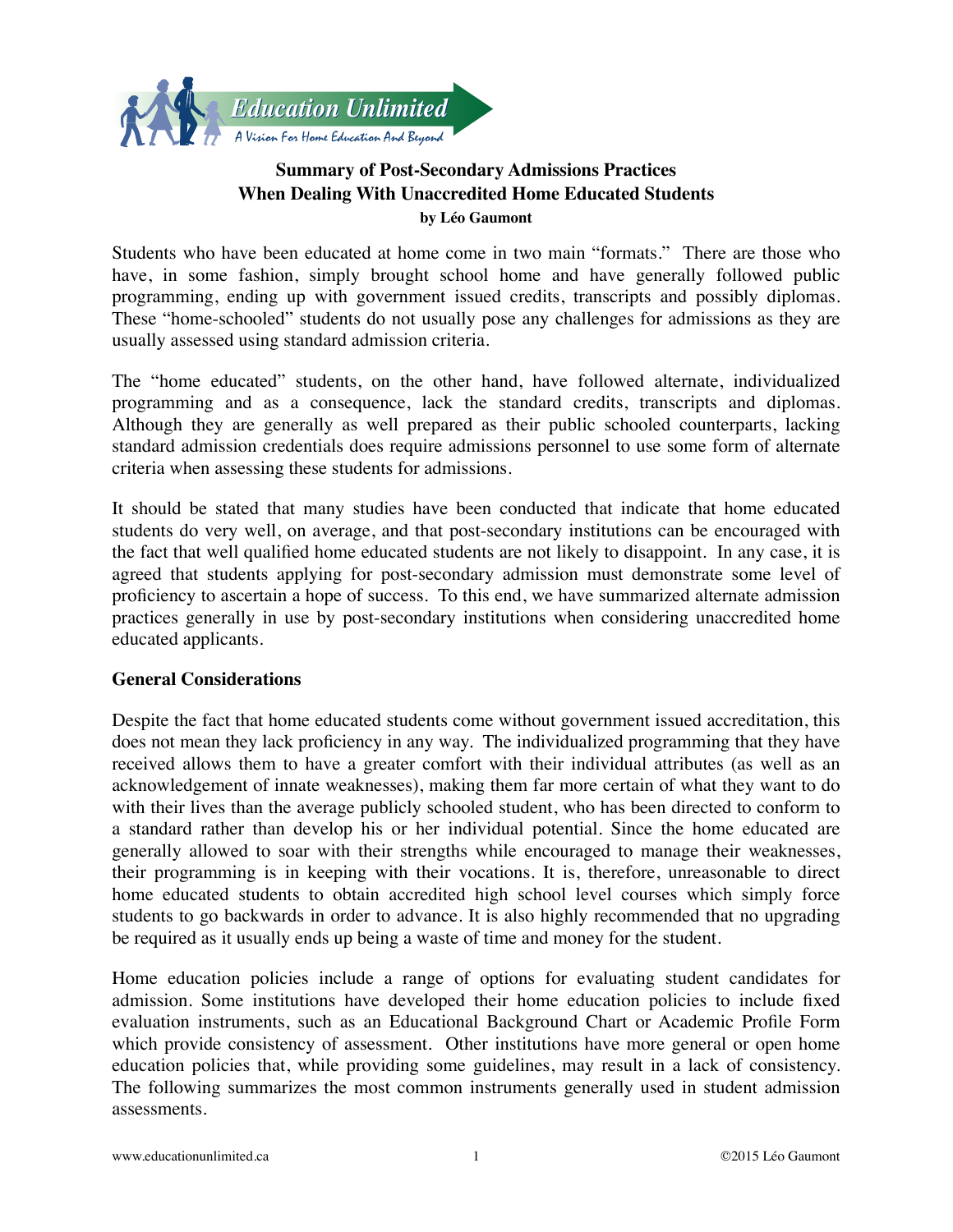## **Open Admission Policies**

Open admission policies, where students simply apply and pay for programming, is not very common. They are more often used for online courses as there is no net loss to the institution, should a student not be successful. These policies can apply to individual courses or towards an entire program and are generally used by smaller, more specialized institutions.

Some institutions may offer an open conditional acceptance towards permanent admission to a program based on the student's performance. This shortens the evaluation process by placing the responsibility for success directly on the student, who, after paying tuition, must prove that he or she can succeed in the program.

#### **Individual Assessment**

Generally speaking, most institutions must deal with the home educated on a case by case basis as they do not fit neatly into the prescribed criteria of standard admissions. This is more practical for smaller institutions who are not dealing with large numbers of applicants, yet yields a better assessment. Individual student interviews can go a long way towards ascertaining who the student is, what he or she is capable of, and how he or she could potentially do in the program of choice.

## **Transcripts and Portfolios**

Institutions that have had positive experiences with the home educated often simply accept them on the basis of a home made or third party transcript outlining the courses taken and final grades. Even though these documents lack the official status of government issued transcripts, they nevertheless provide a quick look at what the student has accomplished in his or her home education program.

Although portfolios are not used as much as they were in the past, some institutions still like to see a general collection of achievements, accomplishments and experiences when individually assessing students. This is especially true of students applying for the arts or faith-based programming and may be included as part of a personal interview.

## **Testing and Third Party Evaluations**

Although letters from parents, facilitators and school boards are occasionally accepted, most institutions prefer some kind of third party evaluation of individual proficiency when determining possible admission. Some institutions use tests they have developed expressly for this purpose. Others accept more general evaluations such as English Language Studies Assessment Test (ELSAT), or a general skills-based test such as the Scholastic Assessment Test (SAT). For more content specific evaluations, SAT II or American College Test (ACT) instruments can be used. Although few institutions use them, it is recommended that the GED not be used to measure proficiency as the academic levels are not rigorous enough for most postsecondary applications.